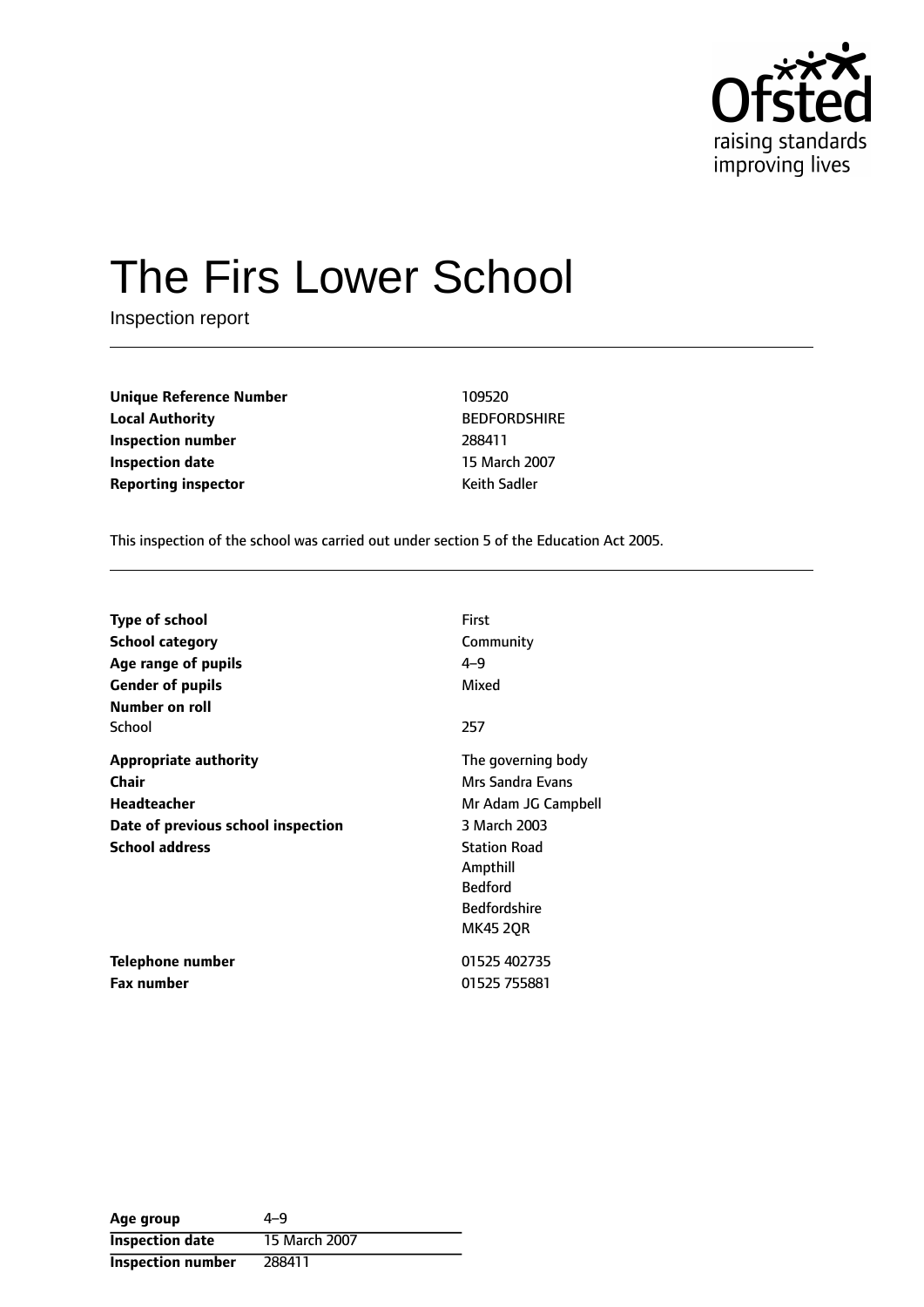.

© Crown copyright 2007

#### Website: www.ofsted.gov.uk

This document may be reproduced in whole or in part for non-commercial educational purposes, provided that the information quoted is reproduced without adaptation and the source and date of publication are stated.

Further copies of this report are obtainable from the school. Under the Education Act 2005, the school must provide a copy of this report free of charge to certain categories of people. A charge not exceeding the full cost of reproduction may be made for any other copies supplied.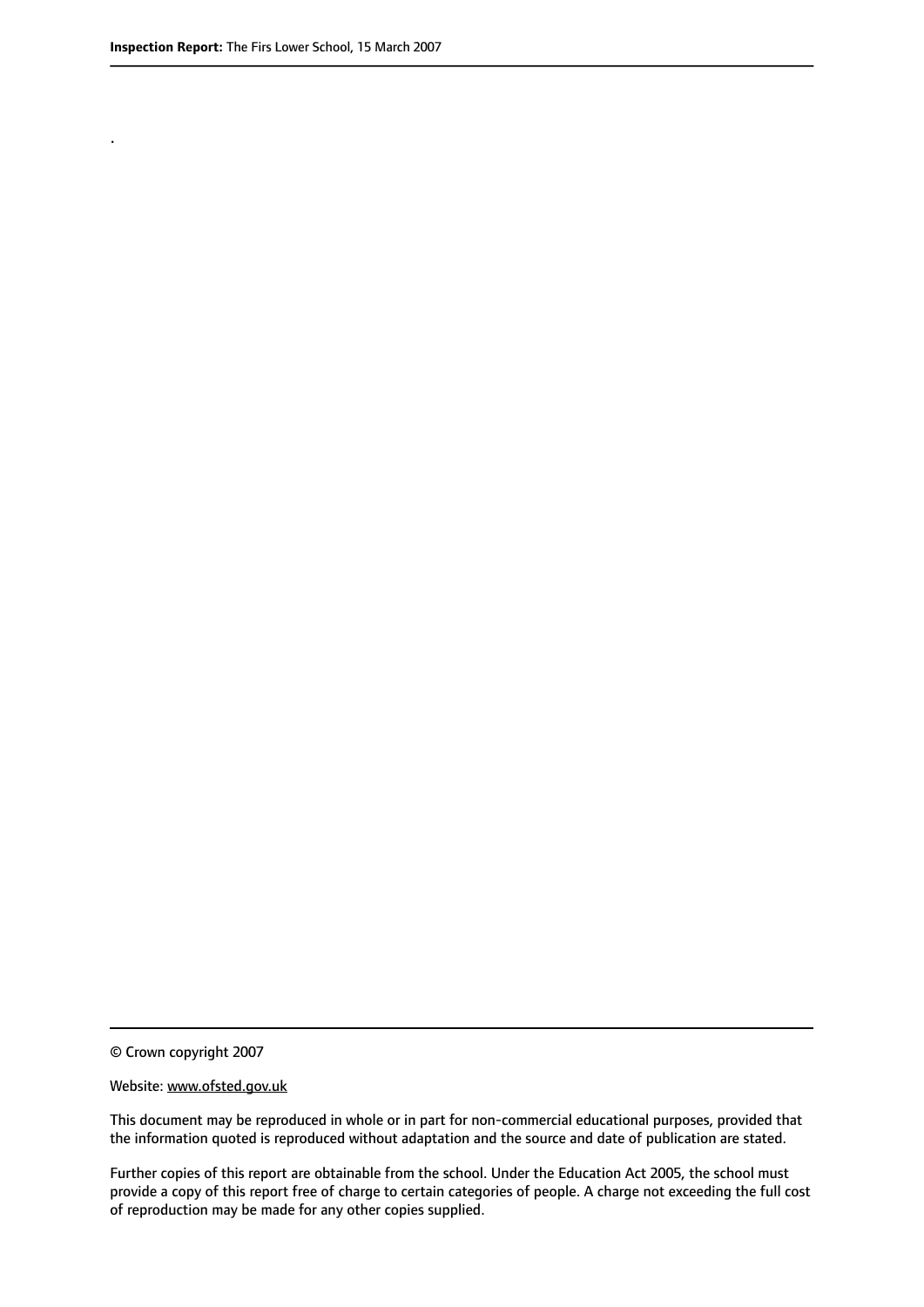# **Introduction**

The inspection was carried out by an Additional Inspector.

### **Description of the school**

This is an average sized lower school. It serves pupils from Reception to Year 4. The large majority of pupils come from the immediate area. Almost all are from White British backgrounds. Most pupils come from advantaged backgrounds and the proportion entitled to free school meals is very low. The percentage with learning difficulties and disabilities is at the national average. Attainment on entry is above expected levels.

# **Key for inspection grades**

| Outstanding  |
|--------------|
| Good         |
| Satisfactory |
| Inadequate   |
|              |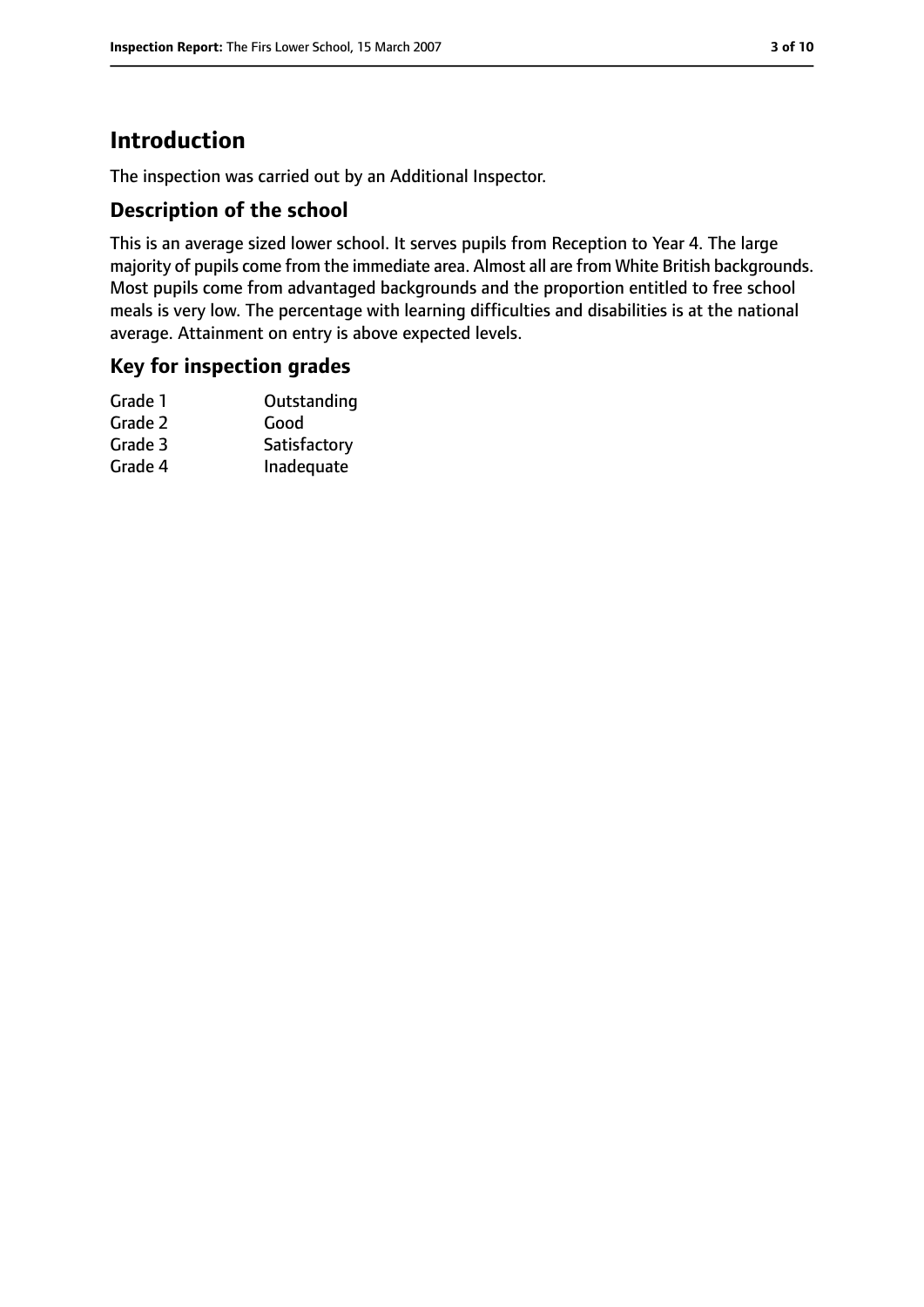# **Overall effectiveness of the school**

#### **Grade: 2**

The Firs is a good school. It has some outstanding features and provides good value for money. There is an overwhelming atmosphere of care and support in which pupilsthrive in their learning. They make excellent progress in their personal development. Behaviour is outstanding, pupils thoroughly enjoy school and they have very positive attitudes. Children get off to a good start in the Foundation Stage. They settle quickly and well, and develop rapidly in the nurturing and supportive environment. As a result of the good provision, a large majority of children attain the goals expected for their age and many exceed them, particularly in their personal, social and emotional development. This good progress continues in all year groups. Pupils progress particularly rapidly in their personal development. They develop mature and sensitive attitudes, have a strong sense of community because they are encouraged to take responsibility and delight in helping and supporting each other. Pupils make good progress in their academic development. From the above average attainment on entry to Year 1, they attain standards that are exceptionally high in the tests for seven-year-olds. This good achievement continues in Years 3 and 4 and, by the time that they leave, about a third of pupils have attained the standards expected of 11 year olds, particularly in English. Achievement is good for all groups of pupils, though the progress of some pupils who find learning hard - although good in reading, writing and science - is slower in mathematics. This is because, until recently, the school has not focused sufficiently well on ensuring that the work set for some of these pupils is targeted to enable them to make quick progress. However they are now well supported.

Parents are unanimously supportive of the school. One parent said, 'I feel very fortunate that my child attends a progressive and caring school.' Allsay that their children make good progress, enjoy school and are safe.

The good achievement is the result of the effective provision. Teaching and learning are consistently good and the quality of the curriculum and the care, guidance and support provided are excellent. Teachers work closely together as a team to ensure that work is generally challenging. They manage pupils exceptionally well and set exciting activities that capture interest and are motivating.

Leadership and management are good. The headteacher is pivotal to the school's success and, in his two years of headship, he has built successfully on the many positive features found at the time of the previous inspection. He provides good leadership and management. As one parent said, 'Mr Campbell is an excellent headteacher who is loved and respected by the pupils. He has a genuine passion for the school.' Assisted by the effective deputy headteacher, he has ensured that the right improvement projects have been tackled at the right time and in the right way. Above all, he has ensured that parents, pupils, governors and staff have been provided with an opportunity to contribute to the school's vision and its development plan. This has cemented the good relationships and has aided the staff to work together in a close team in which all views are valued. In consequence, there is good capacity for further improvement. The school has good procedures in place for checking provision and achievement, though as yet, subject leaders do not contribute sufficiently well to this process.

### **What the school should do to improve further**

- Strengthen the role of subject leaders to enable them to develop a clear picture of provision and pupils' progress in the areas of their responsibility
- Quicken the progress of pupils who find learning in mathematics hard.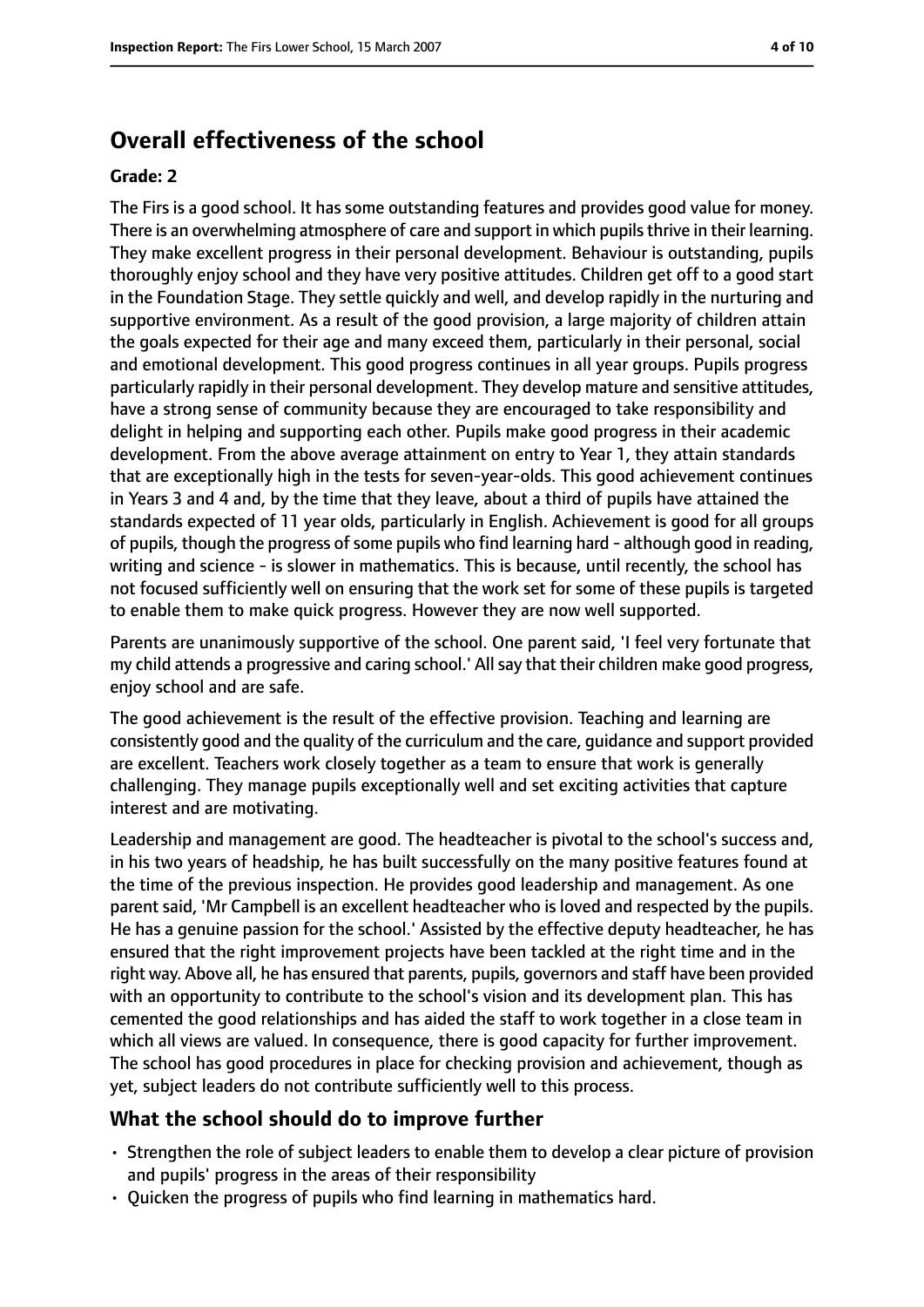# **Achievement and standards**

#### **Grade: 2**

Children enter the Reception Year with standards that are above those expected, particularly in their personal, social and emotional development. Due to the good provision, they settle quickly and well and thoroughly enjoy lessons. As a result, they make good progress and, by the time that they enter Year 1, almost all attain the expected goals and a minority exceed them. For example, in a good lesson focusing on children's mathematical development when they were counting and ordering numbers, a minority of children were already meeting the goals expected of children at the end of the school year. Good progress in Years 1 and 2 leads to consistently exceptionally high results in the tests for seven year olds in reading, writing and mathematics. However, the progress of pupils that find learning hard in mathematics is slower than in reading or writing. Even though standards are always significantly above the national average, results in mathematics have been slightly behind those in reading and writing. Pupils continue to make good progress in Years 3 and 4. As a result, by the time that they leave school, a minority of pupils already achieve the standards expected at the end of Year 6.

# **Personal development and well-being**

#### **Grade: 1**

The pupils' personal development and well-being, including their spiritual, moral, social and cultural development, is outstanding. The high standards of behaviour reported in the previous inspection have been maintained, and pupils have very positive attitudes. This is reflected in the well above average attendance. One pupil said, 'I love coming to school, it is the weekends that I don't like'. Pupils know about staying safe, and have high levels of understanding of the need to adopt healthy lifestyles. They delight in taking responsibility such as in 'Eco Monday' when they operate a system of tokens. They also enjoy planning the healthy tuck shop. Their high level of basic skills, linked to their mature and confident attitudes, prepare them well for moving on to middle school.

# **Quality of provision**

## **Teaching and learning**

#### **Grade: 2**

The quality of teaching and learning is consistently good throughout all year groups. Teachers work closely with teaching assistants, who provide good support. Together they plan lessons well and teaching engages pupils and motivates them to learn. They link subjects successfully together to make learning interesting. In a good Year 4 English lesson for example, pupils were learning the skill of note-taking and the class teacher used good quality video clips of life in Egypt. This linked well to the history topic, and it provided a good reason for pupils to practise their note taking skills. Effective questioning by the teacher enabled the pupils to identify the key characteristics of note taking. Many opportunities are provided for pupils to develop their speaking and listening skills and activities are often organised so that pupils learn together, share their experiences and support each other.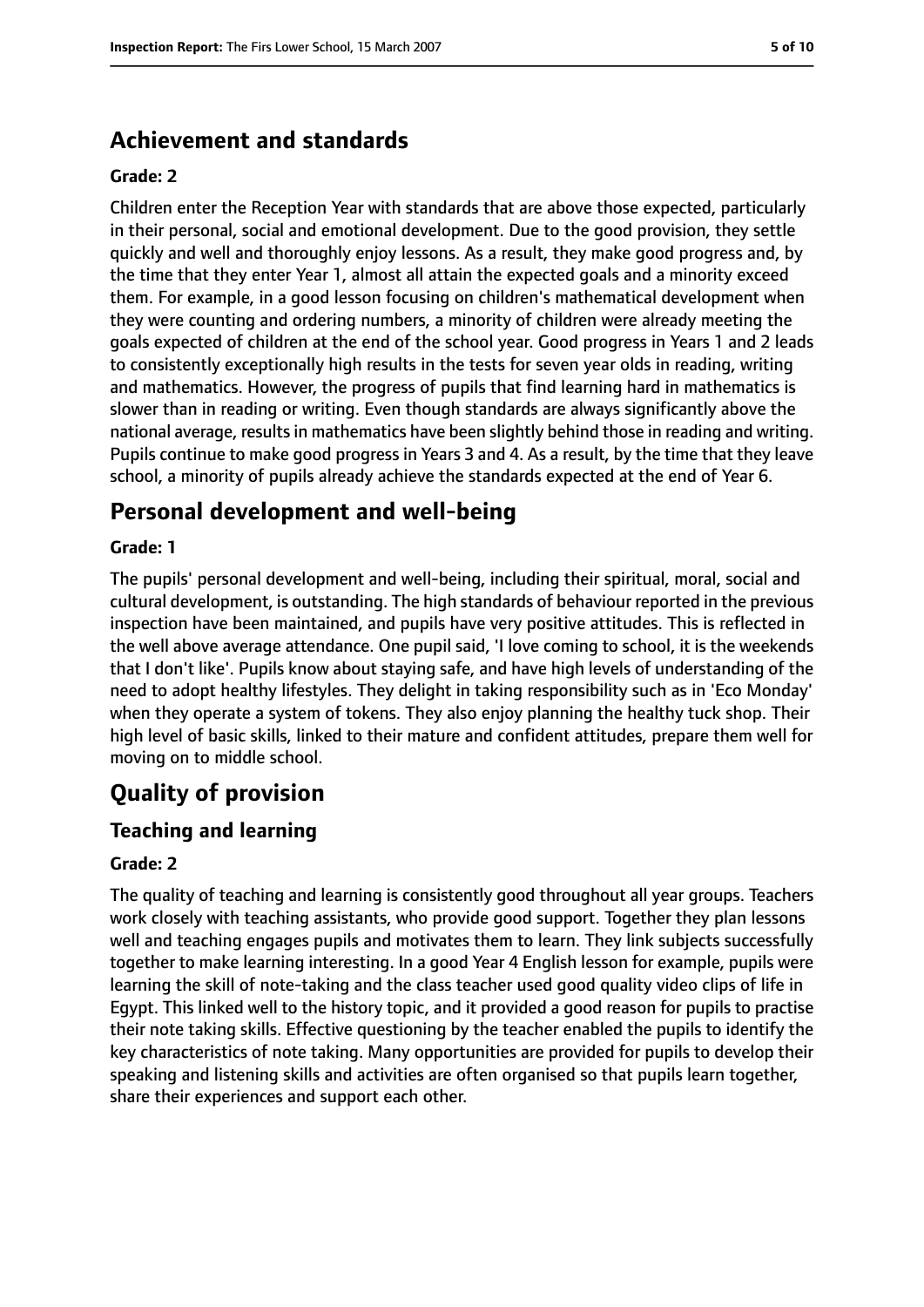## **Curriculum and other activities**

#### **Grade: 1**

The curriculum is very well organised and meets all requirements. It engages pupils very well and promotes enjoyment of school because it provides an excellent range of opportunities. The linking of subjects makes the curriculum more interesting and creative, and offers excellent opportunities for pupils to draw together a range of skills for the themes being studied. For example, pupils thoroughly enjoy the focus days in studying history topics such as the Romans, Saxons and Egyptians. In each of these, many subjects are planned together effectively and involve professional actors who take on appropriate roles. This helps to enliven learning and provide a strong context for the development of skills and understanding. The curriculum is well planned to ensure that pupils are provided with activities that meet their learning needs. In consequence, the most able, and those who learn in different ways, are all catered for well. Those that find learning hard are generally very well supported, particularly in developing their reading and writing skills. The outstanding range of educational visits and visitors to school add to pupils' understanding and personal development. Pupils enjoy the well attended and excellent range of extra-curricular clubs which extends their interests well.

### **Care, guidance and support**

#### **Grade: 1**

Care and support are outstanding and enable pupils to thrive. The school environment is clean and spacious and the high quality of display provides further stimulation. The procedures for safeguarding pupils are robust and comprehensive. The specific needs of the more vulnerable pupils are met well and the school has good links with outside support groups to assist in this. The systems for monitoring pupils' progress are also good and this means that those who might be at risk of underachieving are quickly identified and given the necessary support. Consequently, pupils receive excellent guidance and know very well what they need to do to improve. Parents are kept well informed by the school and pupils know their targets and how to achieve them.

# **Leadership and management**

#### **Grade: 2**

Leadership and management are good. There is a positive atmosphere of support for staff, and teamwork throughout the school is very strong. The headteacher has a collaborative style in which teachers' views are valued and this nurtures high motivation and staff morale. There are good systems in place for checking both the school's provision and pupils' progress, though at present too much reliance is placed on the senior leadership group to achieve this; teachers with subject responsibilities do not, as yet, use a sufficiently wide range of strategies for checking standards and progress in their subjects. Nonetheless, the school has a clear view of what needs to be done for further improvement. This is represented well in the development plan. This is a good tool because it is set firmly in a clear vision for the school's future. Governors play an important role in the school. They lead well and challenge the school in a positive way, as well as providing support. There is good capacity for further improvement.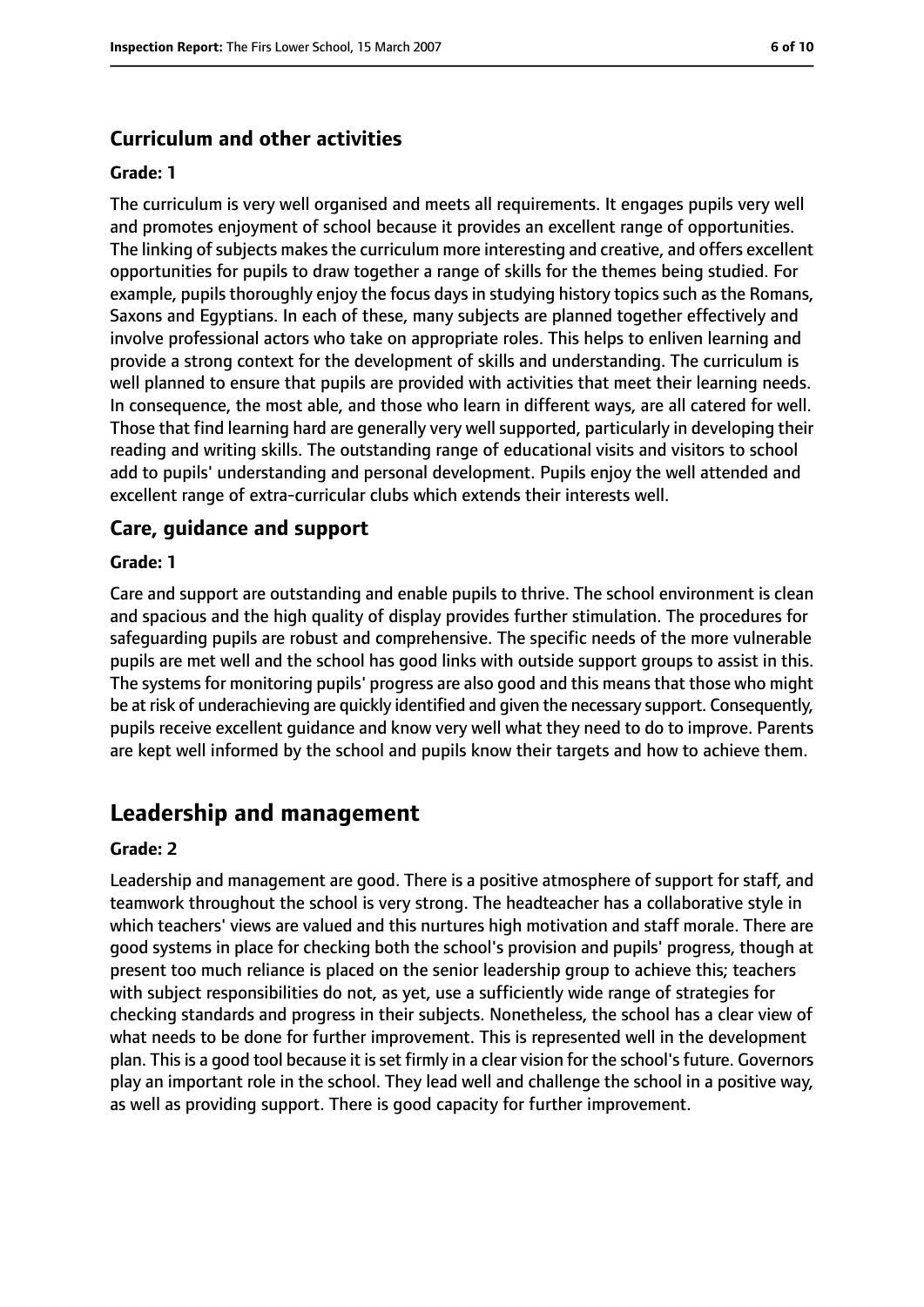**Any complaints about the inspection or the report should be made following the procedures set out in the guidance 'Complaints about school inspection', which is available from Ofsted's website: www.ofsted.gov.uk.**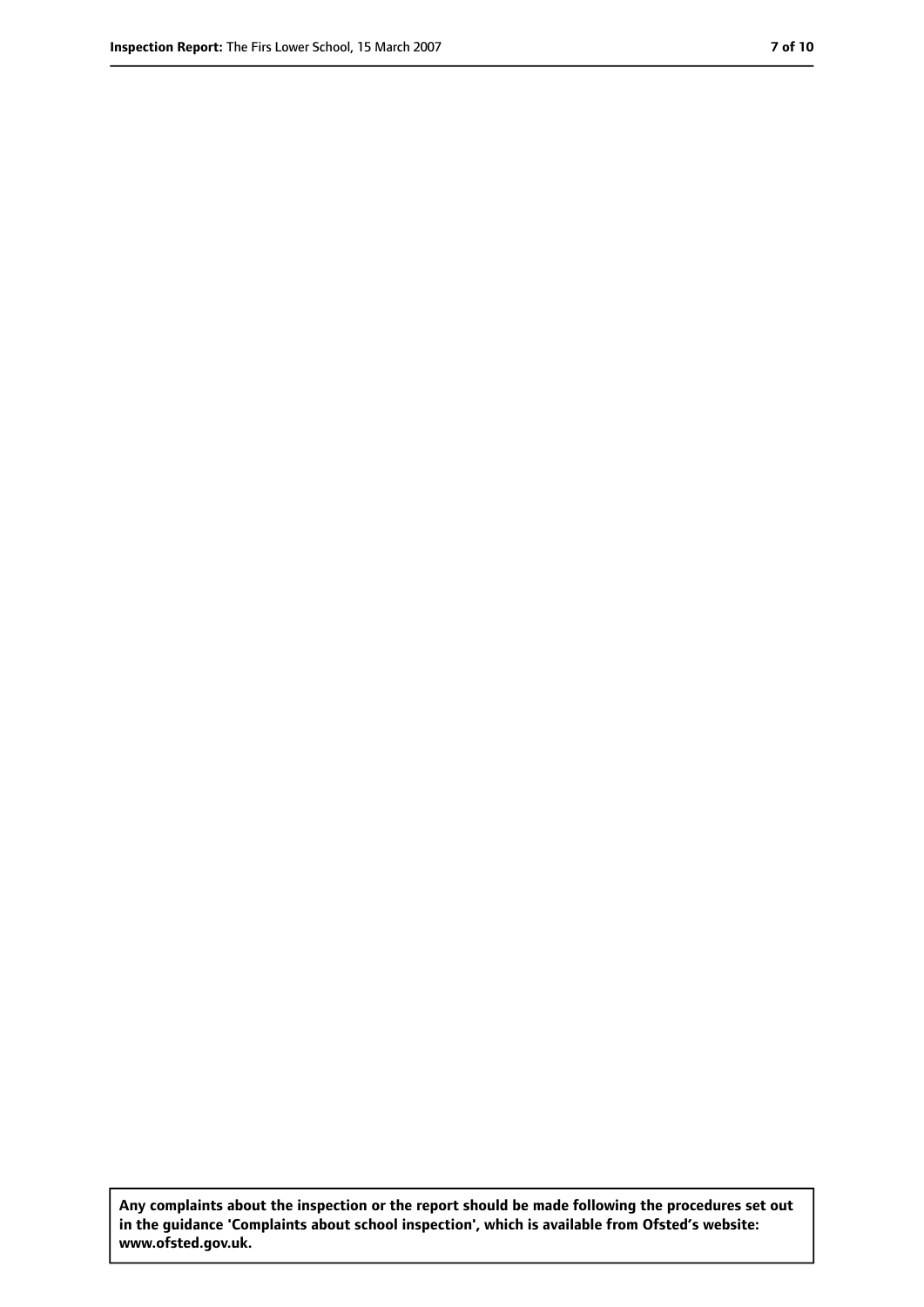#### **Annex A**

# **Inspection judgements**

| Key to judgements: grade 1 is outstanding, grade 2 good, grade 3 satisfactory, and grade 4 $\,$ | <b>School</b>  |
|-------------------------------------------------------------------------------------------------|----------------|
| inadequate                                                                                      | <b>Overall</b> |

## **Overall effectiveness**

| How effective, efficient and inclusive is the provision of education, integrated<br>care and any extended services in meeting the needs of learners? |     |
|------------------------------------------------------------------------------------------------------------------------------------------------------|-----|
| How well does the school work in partnership with others to promote learners'<br>well-being?                                                         |     |
| The quality and standards in the Foundation Stage                                                                                                    |     |
| The effectiveness of the school's self-evaluation                                                                                                    |     |
| The capacity to make any necessary improvements                                                                                                      |     |
| Effective steps have been taken to promote improvement since the last<br>inspection                                                                  | Yes |

## **Achievement and standards**

| How well do learners achieve?                                                                               |  |
|-------------------------------------------------------------------------------------------------------------|--|
| The standards <sup>1</sup> reached by learners                                                              |  |
| How well learners make progress, taking account of any significant variations between<br>groups of learners |  |
| How well learners with learning difficulties and disabilities make progress                                 |  |

## **Personal development and well-being**

| How good is the overall personal development and well-being of the<br>learners?                                  |  |
|------------------------------------------------------------------------------------------------------------------|--|
| The extent of learners' spiritual, moral, social and cultural development                                        |  |
| The behaviour of learners                                                                                        |  |
| The attendance of learners                                                                                       |  |
| How well learners enjoy their education                                                                          |  |
| The extent to which learners adopt safe practices                                                                |  |
| The extent to which learners adopt healthy lifestyles                                                            |  |
| The extent to which learners make a positive contribution to the community                                       |  |
| How well learners develop workplace and other skills that will contribute to<br>their future economic well-being |  |

## **The quality of provision**

| How effective are teaching and learning in meeting the full range of the<br>learners' needs?          |  |
|-------------------------------------------------------------------------------------------------------|--|
| How well do the curriculum and other activities meet the range of needs<br>and interests of learners? |  |
| How well are learners cared for, quided and supported?                                                |  |

 $^1$  Grade 1 - Exceptionally and consistently high; Grade 2 - Generally above average with none significantly below average; Grade 3 - Broadly average to below average; Grade 4 - Exceptionally low.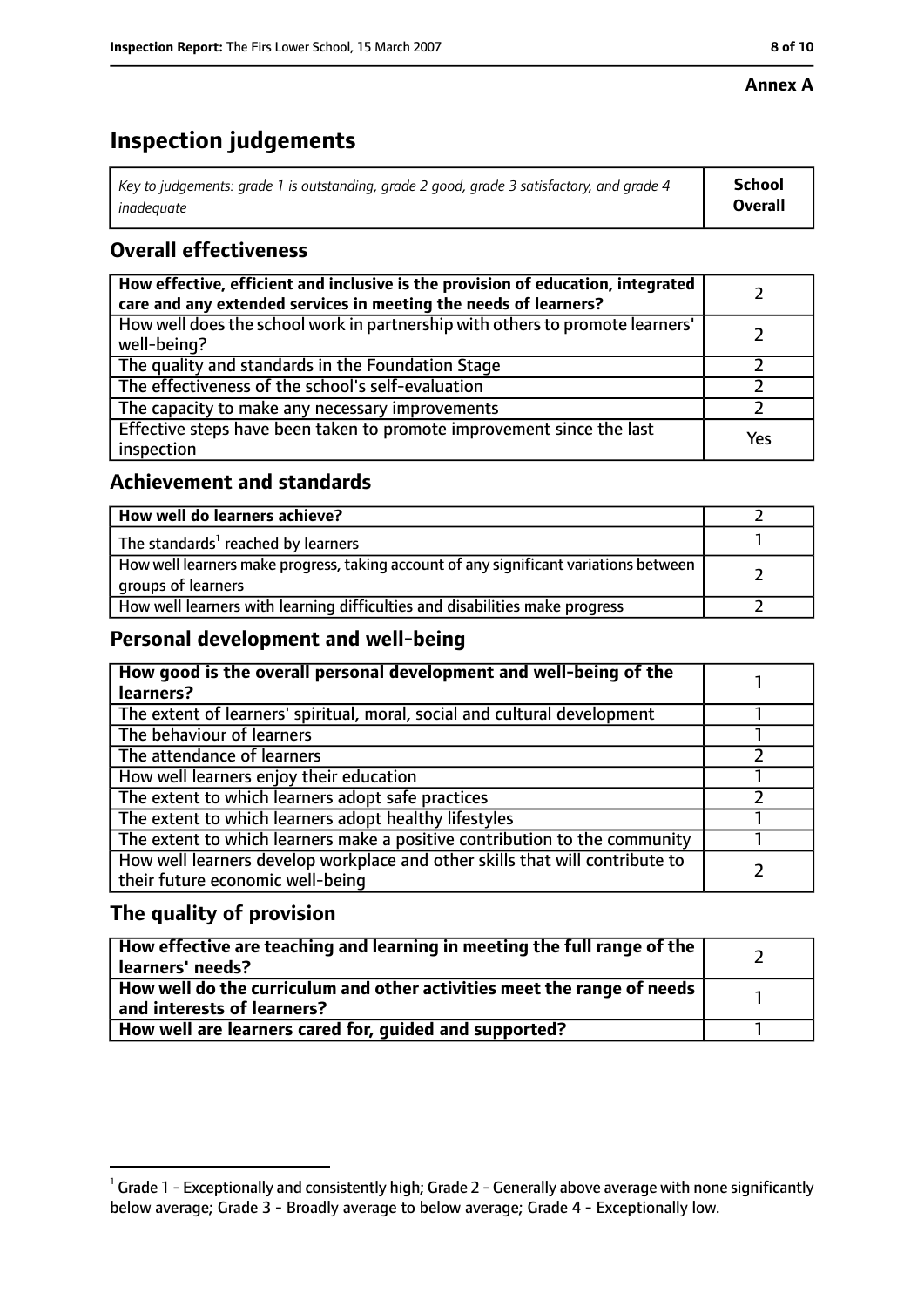## **Annex A**

# **Leadership and management**

| How effective are leadership and management in raising achievement             |     |
|--------------------------------------------------------------------------------|-----|
| and supporting all learners?                                                   |     |
| How effectively leaders and managers at all levels set clear direction leading |     |
| to improvement and promote high quality of care and education                  |     |
| How effectively performance is monitored, evaluated and improved to meet       |     |
| challenging targets                                                            |     |
| How well equality of opportunity is promoted and discrimination tackled so     |     |
| that all learners achieve as well as they can                                  |     |
| How effectively and efficiently resources, including staff, are deployed to    | 7   |
| achieve value for money                                                        |     |
| The extent to which governors and other supervisory boards discharge their     |     |
| responsibilities                                                               |     |
| Do procedures for safequarding learners meet current government                | Yes |
| requirements?                                                                  |     |
| Does this school require special measures?                                     | No  |
| Does this school require a notice to improve?                                  | No  |